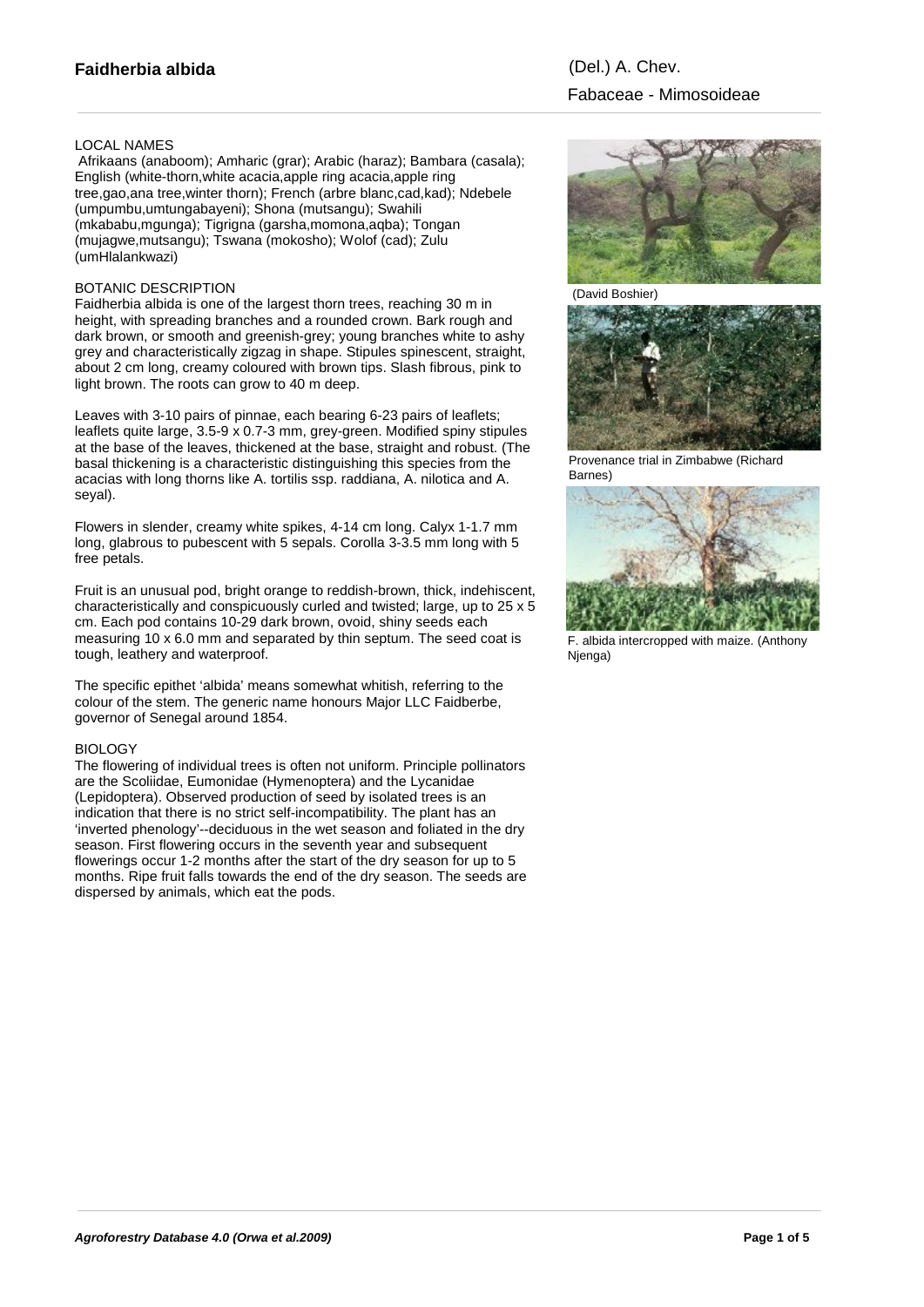## ECOLOGY

F. albida grows on the banks of seasonal and perennial rivers and streams on sandy alluvial soils or on flat land where Vertisols predominate. It thrives in climates characterized by long summers, or a dry season with long days. It tolerates seasonal waterlogging and salinity but cannot withstand heavy clayey soils.

### BIOPHYSICAL LIMITS

Altitude: -270-2700 m, Mean annual temperature: 18-30 deg. C, Mean annual rainfall: 250-1200 mm

Soil type: Coarse-textured well-drained alluvial soils. It tolerates seasonal waterlogging and salinity but cannot withstand heavy clayey soils.

# DOCUMENTED SPECIES DISTRIBUTION

- Native: Angola, Botswana, Cameroon, Eritrea, Ethiopia, Israel, Kenya, Lebanon, Lesotho, Mozambique, Namibia, Senegal, Somalia, South Africa, Sudan, Swaziland, Syrian Arab Republic, Tanzania, Uganda, Yemen, Republic of, Zambia, Zimbabwe
- Exotic: Cape Verde, Cyprus, India, Pakistan, Peru



The map above shows countries where the species has been planted. It does neither suggest that the species can be planted in every ecological zone within that country, nor that the species can not be planted in other countries than those depicted. Since some tree species are invasive, you need to follow biosafety procedures that apply to your planting site.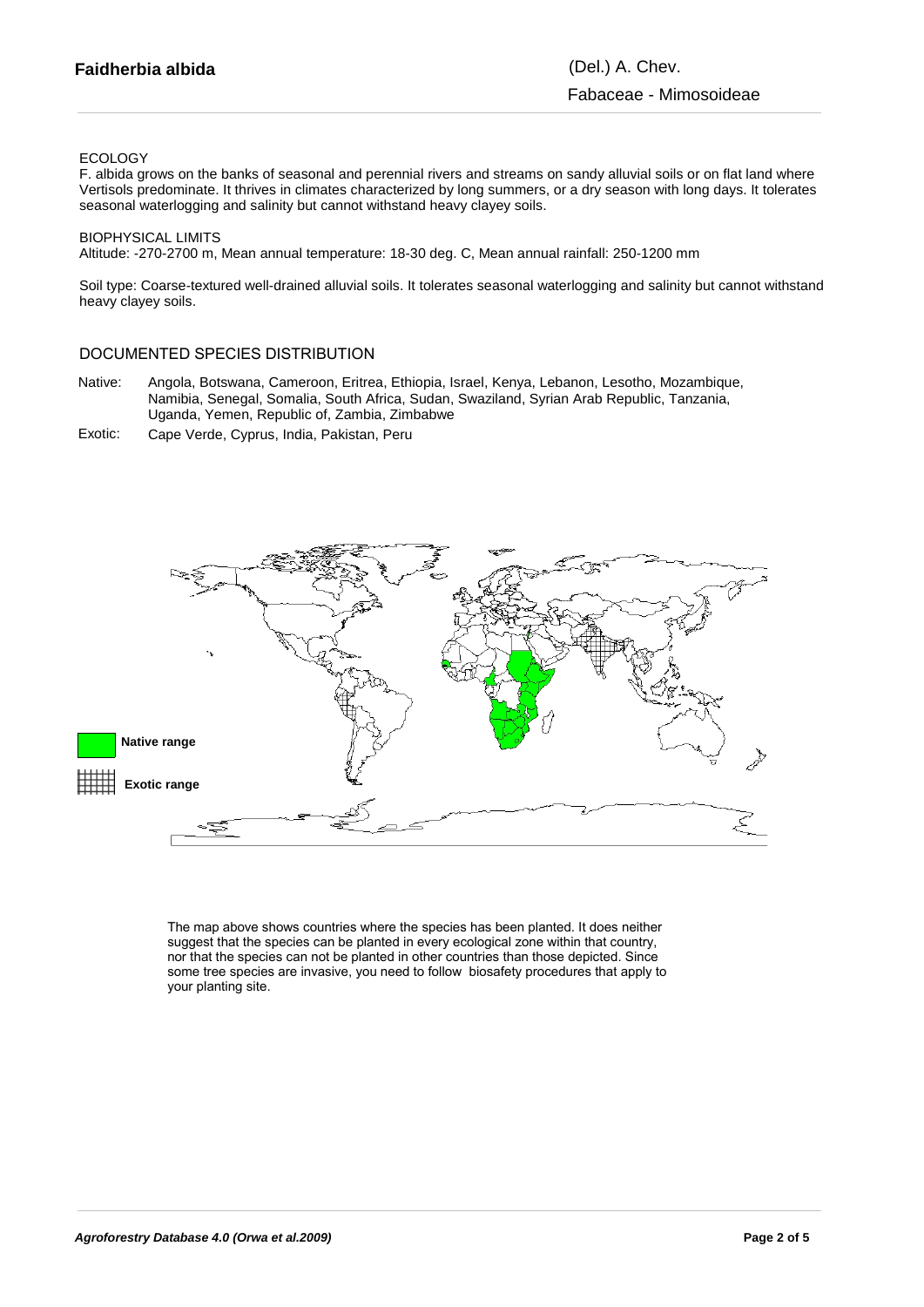### PRODUCTS

Food: During the dry season, people eat the seeds.

Fodder: The leaves and pods are palatable to domestic animals and an important source of protein for livestock in the dry season.

Apiculture: For bee-keepers, it has the advantage of producing flowers at the end of the rains while most of the sahelian species flower just before or during the rains. It therefore becomes the main source of pollen and nectar at this time.

Fuel: The plant stems are used as fuelwood. The calorific value is estimated at 19.741 kJ/kg of dry wood. Charcoal yields are as low as 17%.

Timber: The heartwood (specific gravity 0.56-0.71) is pale and creamy, brown sapwood slightly paler than the heartwood. The wood is susceptible to staining fungi and pinhole borer when green; therefore, it is left to soak for several months to remove sap and minimize attack by fungi, borers and termites. Even after the most careful seasoning, the boards tend to spring and twist one or two hours after they are sawn. The wood works fairly easily by hand, but a smooth finish is difficult to obtain. Care must be taken when nailing, bolting and joining. It is used to make utensils, canoes, furniture, boxes, drums and oil presses.

Medicine: The use of bark and roots either externally or internally against respiratory infections, digestive disorders, malaria and other fevers is widespread. The bark is used to clean teeth, as it is believed to contain fluorine; an extract is used for toothache in humans and eye infections in livestock.

#### **SERVICES**

Shade or shelter: F. albida is maintained and protected on farms to shade coffee and to provide shade for livestock in the dry season.

Reclamation: The plant's spreading root system offers excellent protection to the banks of watercourses.

Soil improver: F. albida sheds its leaves in the rainy season; therefore, boosting the nutrient status of the soil for the new season's crops. The fact that the tree is leafless during the rainy season minimizes competition for sunlight with crops and protects them from birds until harvest time. Recommended for integration with maize as an alternative to Leucaena leucocephala.

Ornamental: A useful ornamental tree for gardens and avenues.

Boundary/barrier/support: Branches lopped for fencing compounds and livestock enclosures.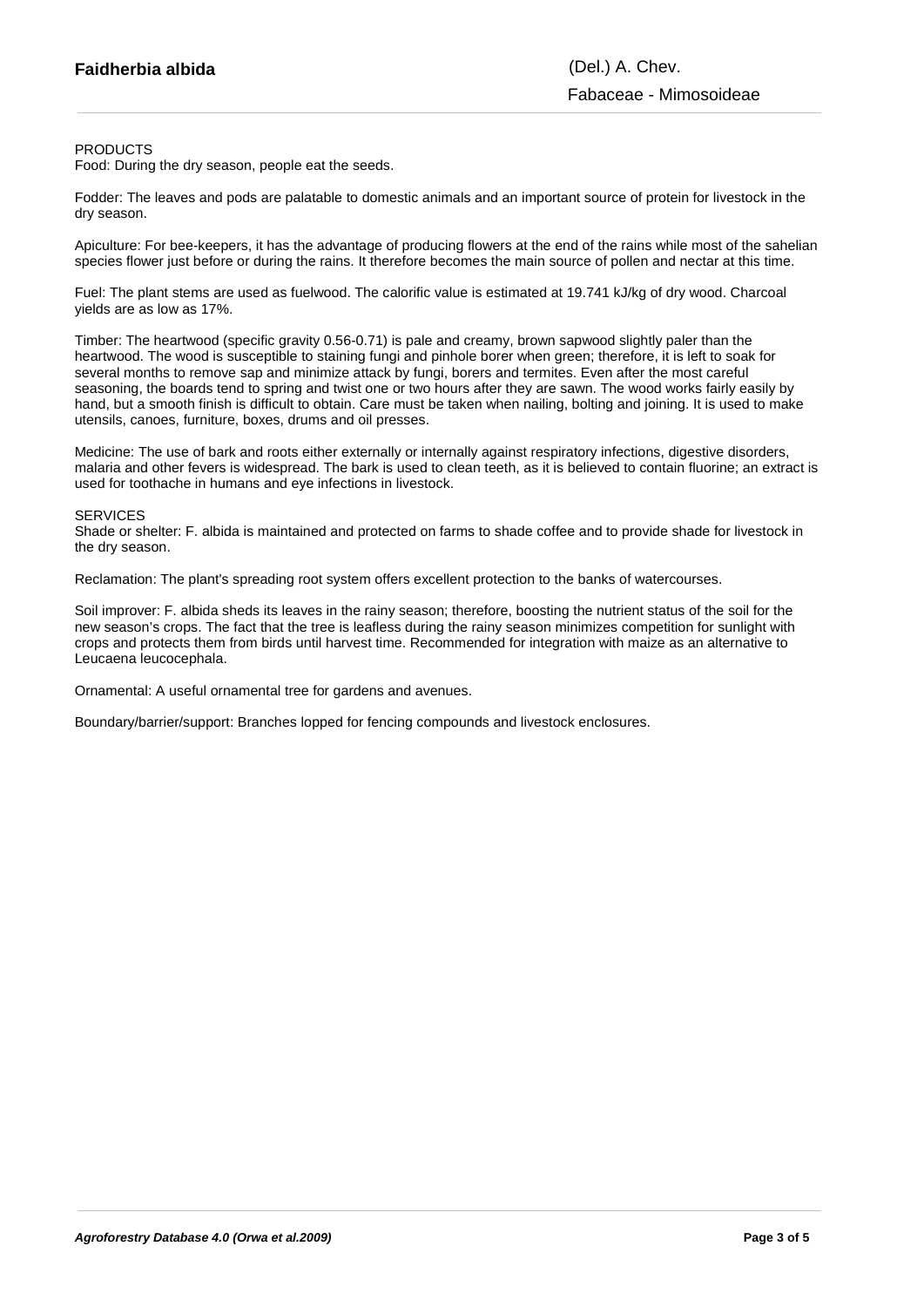# TREE MANAGEMENT

Pruning in the 2nd year to about half the tree height may be needed to control low branching. Repeated pruning during periods of average biomass production stimulates leaf production. Can be pruned twice a year. Resulting regrowth is especially vigorous in the 1st year but decreases as exploitation continues; trees show stress at the end of the 6th year. Regular lopping (once every 3-4 years) removing 0.4-0.5m<sup>3</sup> of foliage (or 35% of the total volume) at the start of the growing season is recommended. However, improper methods of lopping have been observed to cause wounds, predisposing the tree to attack by pathogens. The tree responds well to coppicing.

## GERMPLASM MANAGEMENT

Early seed collection is recommended to avoid heavy infestation by bruchid beetles. Seed storage behaviour is orthodox; there is no loss after 1 year in hermetic storage at 4 deg. C; viability maintained for several years in hermitic storage at 10 deg. C with 6-10% mc. When treated with insecticides and kept in simple closed containers, seed can be stored for several years. There are 11 500-20 000 seeds/kg.

#### PESTS AND DISEASES

Ficus thoningii and Taphinanthus dodoneifolius are epiphytes that kill the plant through strangulation. Nematodes and insect pests include bruchid beetles, which attack the seeds, Kraussiana angulifera and Tylotropidius gracilipes (Orthoptera), which attack young plants, and Cypsotidia angulifera, C. mesonema and C. wollastoni (Lepidoptera), which attack the leaves.